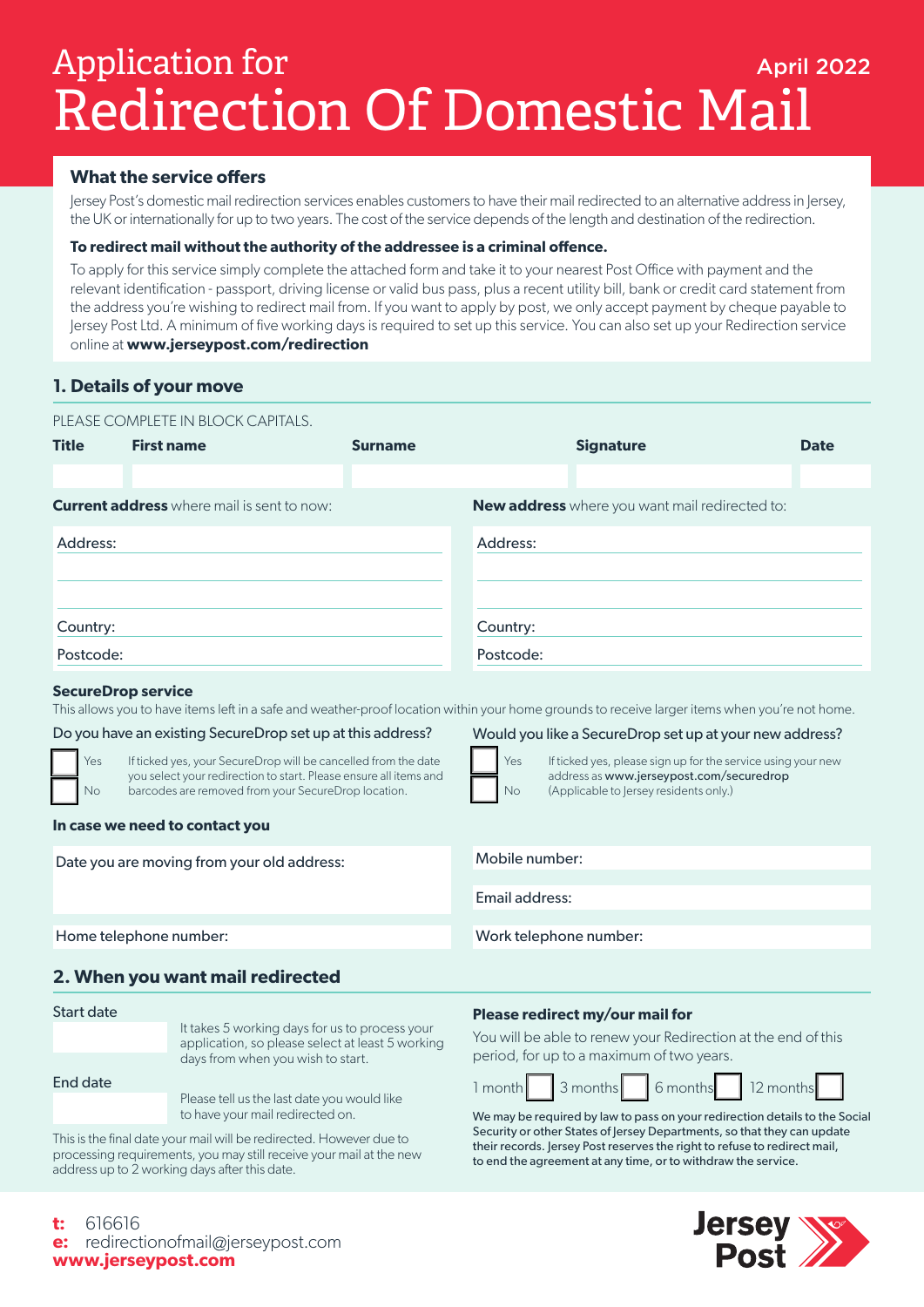# **3. Name and signatures of all householders requiring a redirection**

Please include ALL names that need their mail redirecting from the household. Each person requesting the service must sign to authorise the redirection of their mail before we can process this application.

Please note that it is a criminal offence to apply to redirect mail without the authority of the addressee.

| <b>Title</b> | <b>First name</b><br>Including abbreviations and middle initial. | <b>Surname</b> | <b>Signature</b> | <b>Tick</b><br>If under 16. |
|--------------|------------------------------------------------------------------|----------------|------------------|-----------------------------|
|              |                                                                  |                |                  |                             |
|              |                                                                  |                |                  |                             |
|              |                                                                  |                |                  |                             |
|              |                                                                  |                |                  |                             |
|              |                                                                  |                |                  |                             |
|              |                                                                  |                |                  |                             |
|              |                                                                  |                |                  |                             |
|              |                                                                  |                |                  |                             |

If the entire household is included in this move, please tick here

Please put any additional names and signatures on a blank sheet of paper and attach to this application. We cannot process your application unless each person involved has signed the form and provided the appropriate documentation.

It is very important that you let us know any abbreviations or other names you are known by (e.g. Edward may become Ted, Susan may become Sue) so that we can be sure to redirect all relevant mail.

# **4. Working out your payments**

Use the table to find out the cost that applies to your redirection.

|                 | <b>LOCAL REDIRECTION</b> | UK, IOM AND OTHER CI<br><b>REDIRECTION</b> | <b>INTERNATIONAL</b><br><b>REDIRECTION</b> |
|-----------------|--------------------------|--------------------------------------------|--------------------------------------------|
| Up to 1 month   | £35.00                   | £60.00                                     | £104.00                                    |
| Up to 3 months  | £56.00                   | £123.00                                    | £212.00                                    |
| Up to 6 months  | £85.00                   | £208.00                                    | £387.00                                    |
| Up to 12 months | £131.00                  | £384.00                                    | £647.00                                    |

**Amount you are paying:**  $\qquad \qquad \in$ 

# **5. When a person has died or you have power of attorney**

This section is for use in special circumstances, where you may apply for the redirection of mail for a person:

 Who has died. We need to see the original death certificate or an off ice copy (which can be obtained from the Registrar of Births, Marriages and Deaths). We also need to see identification in the name of the person making the application, as specified in sections 4 and 5.

Are you next of kin?  $\binom{p}{r}$  Personal representative e.g. executor?

 For whom you may have Power of Attorney. We need to see a copy of the power of attorney document certified by a solicitor, together with ID in the name of the person making the application, as specified in sections 4 and 5.

 If you are a solicitor acting as a personal representative in a professional capacity, we need to see an original or office/certified copy of the Grant of Probate or Grant of Letters of Administration. If you have Power of Attorney, we need to see a certified copy of the power of attorney document. If you are applying by post, we must receive payment by solicitor's cheque.

Name of person(s) for whom you are requesting redirection.

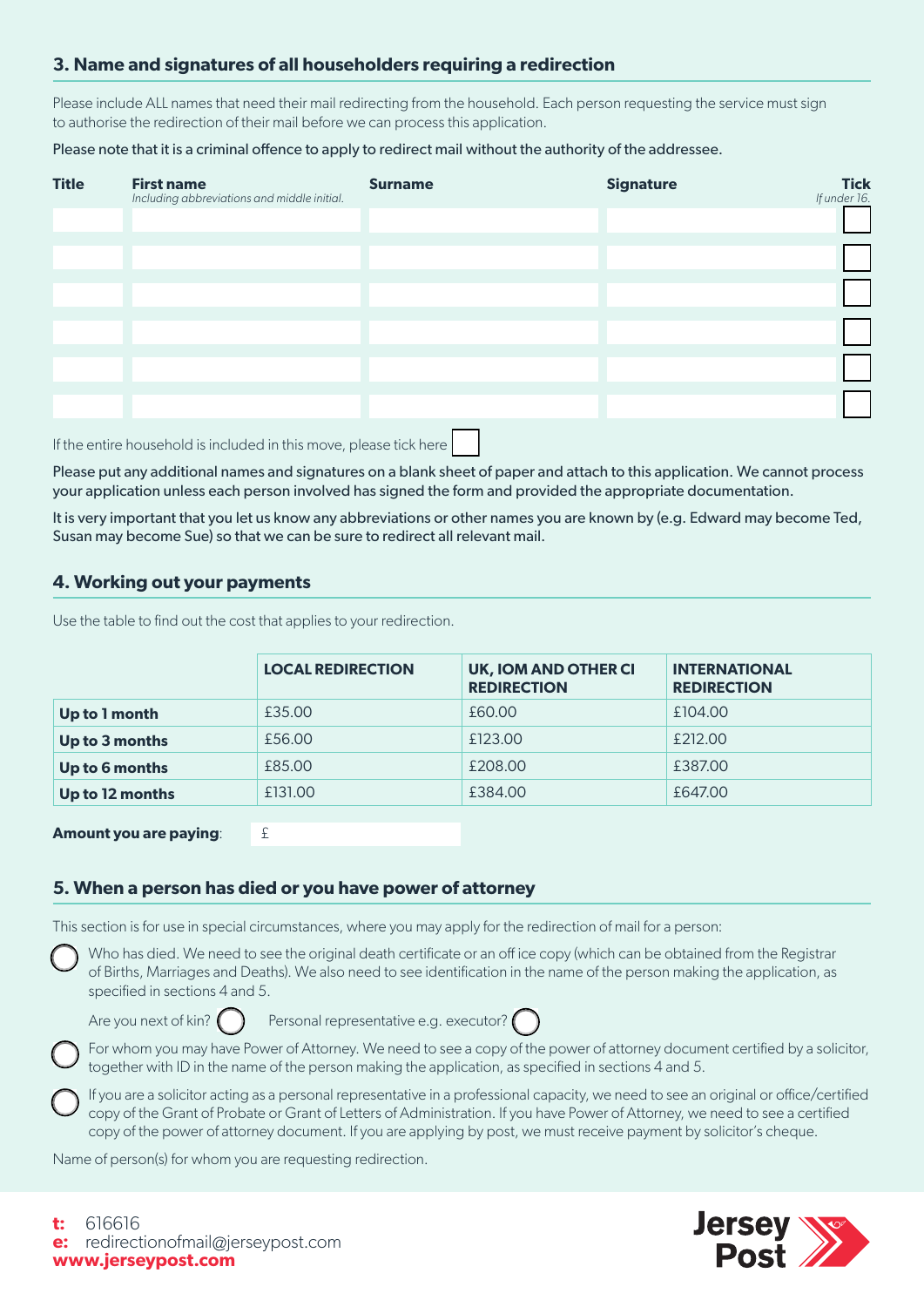| <b>Title</b> | <b>First name</b> | <b>Surname</b> | <b>Other initials</b> |
|--------------|-------------------|----------------|-----------------------|
|              |                   |                |                       |
|              |                   |                |                       |
|              |                   |                |                       |
|              |                   |                |                       |
|              |                   |                |                       |

# **6. Declaration and signature**

I confirm that I have full authority for the redirection of mail addressed to person(s) named in this section. I agree to the terms and conditions of the Domestic Mail Redirection service.

| <b>Title</b> | <b>Full name</b>                                                                                                                                                                                                                                                                                                                                                                                                                                                                                                                                                                                  | <b>Signature</b> | <b>Date</b> |
|--------------|---------------------------------------------------------------------------------------------------------------------------------------------------------------------------------------------------------------------------------------------------------------------------------------------------------------------------------------------------------------------------------------------------------------------------------------------------------------------------------------------------------------------------------------------------------------------------------------------------|------------------|-------------|
|              |                                                                                                                                                                                                                                                                                                                                                                                                                                                                                                                                                                                                   |                  |             |
|              | By signing this form I agree that Jersey Post Group will hold my name on their mailing list. Only Jersey Post Group will use the<br>personal data collected to contact you with offers that we deem may be of interest. Jersey Post Group will hold your data in<br>accordance with its Privacy Policy, a copy of which is available from www.jerseypost.com<br>$\mathbf{D}$ . The contract of the contract of the contract of the contract of the contract of the contract of the contract of the contract of the contract of the contract of the contract of the contract of the contract of th |                  |             |

Please tick this box should you not wish to be included in the mailing list.

# **7. Checklist**

By signing this application for the Redirection Service, you confirm that you have the authority of all the residents of the relevant address and all mail addressed to the property will be retained. You hereby agree to comply with the terms of this Service set out in this document, including Jersey Post's Terms of Business from time to time.



You must provide the following verification of identification to subscribe for this Service:

|  |  | One of the following photo ID: |  |
|--|--|--------------------------------|--|
|  |  |                                |  |

- Passport
- Driving licence
- Pensioners' bus pass
- or • a declaration from a qualified person\* that they have known you for at least 3 years and that the signature on the form is your true signature.

plus one of the following from the address you're wishing to redirect from: • a utility bill

- a recent bank/building society statement
- credit card statement

\* A 'qualified person' is a practising lawyer, accountant or doctor, or a police officer or member of the Royal Court.

# **8. Keep in touch**

# Join our mailing list

We'd like to send you the latest information and exclusive offers from Jersey Post by email. Please tick the below box if you wish to be contacted by us.



Yes please, I'd like to hear about your offers and services.

Please refer to our Privacy Policy at www.jerseypost.com for more details.